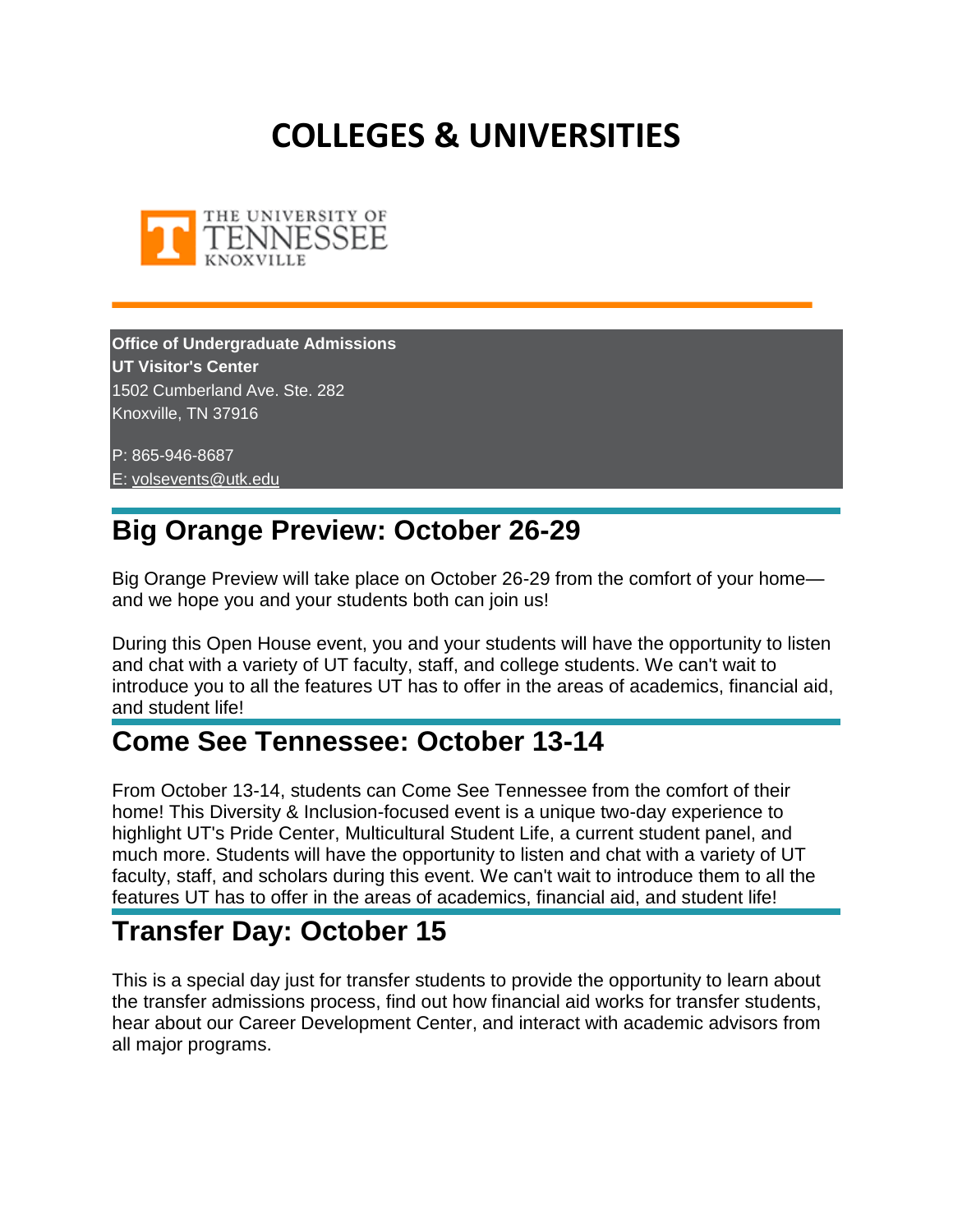#### **Transfer Student Visit Day does not meet the orientation requirement to register for classes.**

## **Scholars Invitational: October 17, 19-20**

High-achieving students are invited to join us on October 17, 19-20 from the comfort of home to learn about the great opportunities available at UT, particularly in one of our Honors programs!

During Scholars Invitational, students will hear about experience learning, Honors & Scholars Programs, and scholars talking about the campus experience. Students can choose to attend breakout sessions of their choosing to learn about research, health professions programs, leadership and service, and more.

#### **QUESTIONS?**

You can learn more about each event [here.](https://mx.technolutions.net/ss/c/VpDhrCrvzjOrNk6AZ3TbHgLS1eZtCncrD0_u3wFRSkVvTFFnJh3WZf-m42aKJSaXHNN4ywEU_5wmwP5S4tTNlmyhReXXvVspcSSWSOTXqSw8we4S7DXCWsc_aYmyO9IXNxCBQvlUJWwe0ZbQ1IuwlXotIjrF5K0gzowhFUe6r9unWZMOceEwoYnPTuiqf-4L/35m/oVNS1PznTIikON1OX3FkNg/h1/WvIN011ZyKMbEIhtQZlcndFS9wYe3LmrINI9ddokBYA) If you have a question about any of our fall events, please send us an email at [volsevents@utk.edu](mailto:volsevents@utk.edu) or call 865-946-8687.

**~~~~~~~~~~~~~~**

**Imagine America Foundation**

# **Jobs For Diesel Technicians You Haven't Thought About: Luxury Vehicles**

Sponsored By: **[Universal Technical Institute](https://click.icptrack.com/icp/relay.php?r=5095838&msgid=175958&act=E5A7&c=1630577&destination=http%3A%2F%2Fwww.uti.edu%2F%3Futm_source%3Dimagine_america%26utm_medium%3Ddisplay_ros%26utm_campaign%3DCMP-01330-Z9P2G5%26utm_term%3Dimagine_america_blog&cf=2417&v=3e88f15c19c69c845265599a51bec4973b9276f67893ff973360a46bafb7883b)**

If you've got a student who's thinking of going to school to become a diesel technician, this article is for them!

When we think of diesel technology, we think semi trucks and construction equipment. But there are many other careers out there for diesel mechanics as well!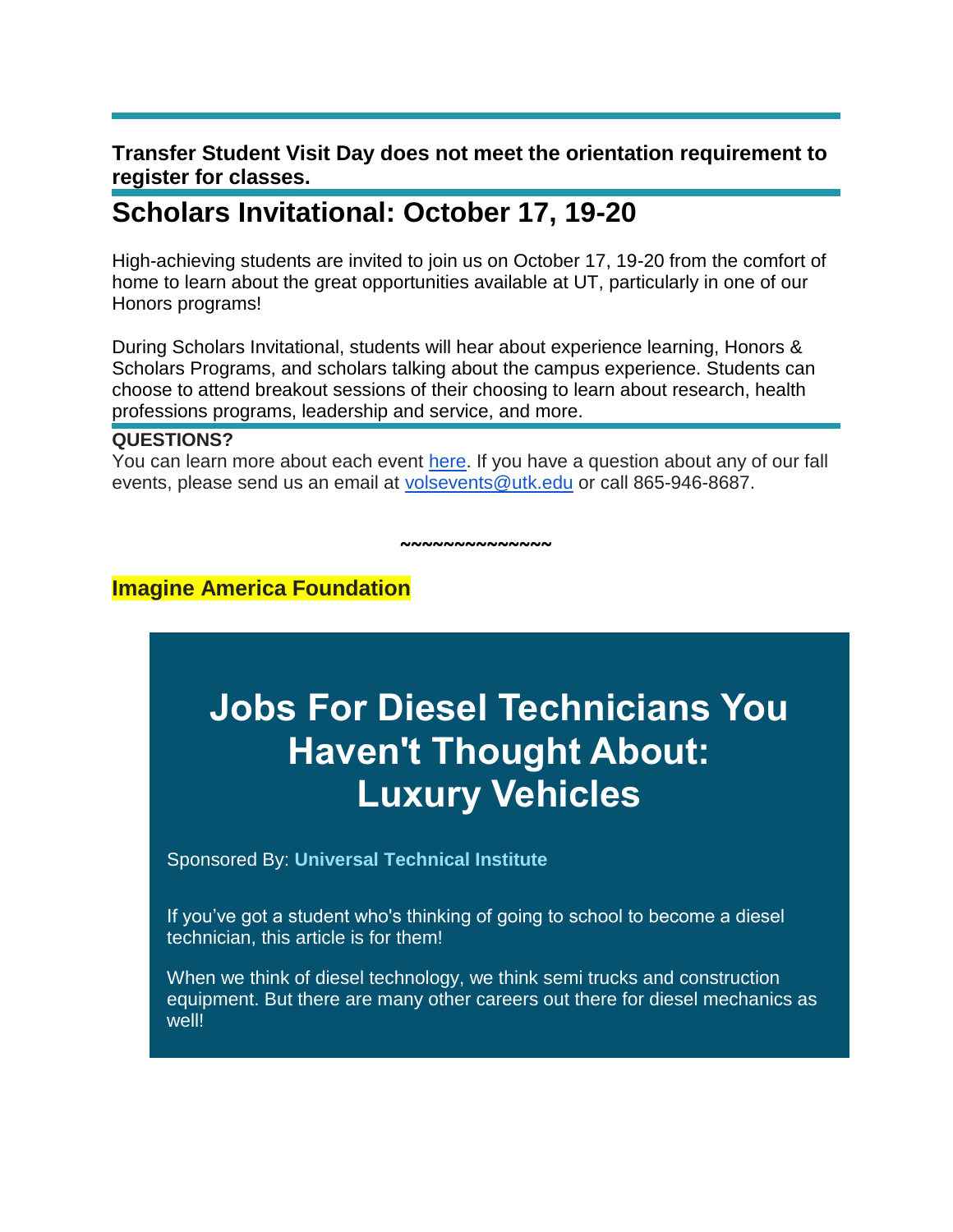Read more here: **[Jobs for Diesel Technicians: Luxury Vehicles](https://click.icptrack.com/icp/relay.php?r=5095838&msgid=175958&act=E5A7&c=1630577&destination=https%3A%2F%2Fwww.imagine-america.org%2Fjobs-diesel-technicians-luxury-vehicles%2F&cf=2417&v=c4c5ae58b5b39e20957a3e514ba44ba86d49fcf2d2def4e275b40e591b594c5c)**

[Read & share this article with your students!](https://click.icptrack.com/icp/relay.php?r=5095838&msgid=175958&act=E5A7&c=1630577&destination=https%3A%2F%2Fwww.imagine-america.org%2Fjobs-diesel-technicians-luxury-vehicles%2F&cf=2417&v=c4c5ae58b5b39e20957a3e514ba44ba86d49fcf2d2def4e275b40e591b594c5c)

**Questions?** Contact us today at 1-571-267-3015

**[Manage Your Subscription](https://app.icontact.com/icp/mmail-mprofile.php?r=5095838&l=2417&s=E5A7&m=175958&c=1630577)**

**This message was sent to [shatchett@peachschools.org](mailto:shatchett@peachschools.org) from [iaf@imagineamerica.info](mailto:iaf@imagineamerica.info)**

**Imagine America Foundation 14200 Park Meadow Drive Suite 117s Chantilly, VA 20151**

## **The University of Alabama**

As the 2020-2021 academic year is underway, we look forward to working with you, your students and their families through this quarterly update. Please don't hesitate to let us know what we can do to provide assistance as you guide your students through the college search process.

## **APPLICATION PROCESS**

- 1. Complete the online application at [gobama.ua.edu/apply.](https://mx.technolutions.net/ss/c/3umeT0p8JC2YP-dw0QylhGZwrRnVq3Vcj5SjKQ7rVMe9z9iC02U0aiNj6CuoNKVeu-0UetilCeImPQoUskjomQAj5ECmD7qgLyuPTAS177ewLOptiqgjVXCybM4vwso0ASlp63yR0zhn_slju7t_m4tSzPjLEr07pEii82aInJtdQKc3fTlFF-uf9-iWSqRb7y_uVe55zQPXgY9Rg1Jy0w/35k/7T9PKzcfQUWMHCsiXwLPdQ/h3/rNQKUyBAVR2fe-WV4db4JqZhGEgt7tpmQixmDDlsoXo)
	- a. Pay \$40 fee upon submission OR submit NACAC fee waiver.
	- b. UA does not require a letter of recommendation or essay.
- 2. Request ACT or SAT score(s) be sent to UA. Our ACT code is 0052 and our SAT code is 1830.
- 3. Request official high school transcript be sent to UA.Transcripts can be sent via mail (Box 870109, Tuscaloosa, AL, 35487), email to [hstranscripts@ua.edu](mailto:hstranscripts@ua.edu?subject=High%20School%20Transcript%20for%20Student:%20) or electronically through Parchment, National Student Clearinghouse, SCOIR, Overgrad, Scribbbles and Scrip-Safe.

# **[APPLY](https://mx.technolutions.net/ss/c/3umeT0p8JC2YP-dw0QylhGZwrRnVq3Vcj5SjKQ7rVMe9z9iC02U0aiNj6CuoNKVeu-0UetilCeImPQoUskjomQAj5ECmD7qgLyuPTAS177ewLOptiqgjVXCybM4vwso0ASlp63yR0zhn_slju7t_m4tSzPjLEr07pEii82aInJtdQKc3fTlFF-uf9-iWSqRb7y_uVe55zQPXgY9Rg1Jy0w/35k/7T9PKzcfQUWMHCsiXwLPdQ/h4/ml1cP1-Fcdo6kuF_cN8tdWoRIz8yw5vDh4loLHhp7TA) TO UA SCHOLARSHIP INFORMATION AND UPDATES**

The University of Alabama continues to offer extensive scholarships for incoming students. To see the most up-to-date merit scholarship requirements and awards, please visit our [Scholarship page.](https://mx.technolutions.net/ss/c/aIkJw0Q_mHk9oe6EO2AZMGYBrpxZ53mTbq-HqAToiFoMoPNcBW4Jxc1hLkYnTlQpWpRWG7kpE2tcNB7Pl27729LklOzf_AXn6y8N71l1sbYQ4S9YpkerbfhvexC3thYU3tPCzuu17qu8afycCI8Rg5uBUboOtSQakwXE8Bs4ixnjifCOIMxmLsE6QOSCWpnbTCaPkIXY7FY828YvHGGu8P6HKa1eNBx-_QKByCl1ZFg/35k/7T9PKzcfQUWMHCsiXwLPdQ/h5/efUtZRjpd6ahu4Dr0YE4BW7fRYr9x6y5tKoWpGIDTu8) The competitive scholarship application deadline for admitted students is January 15. As we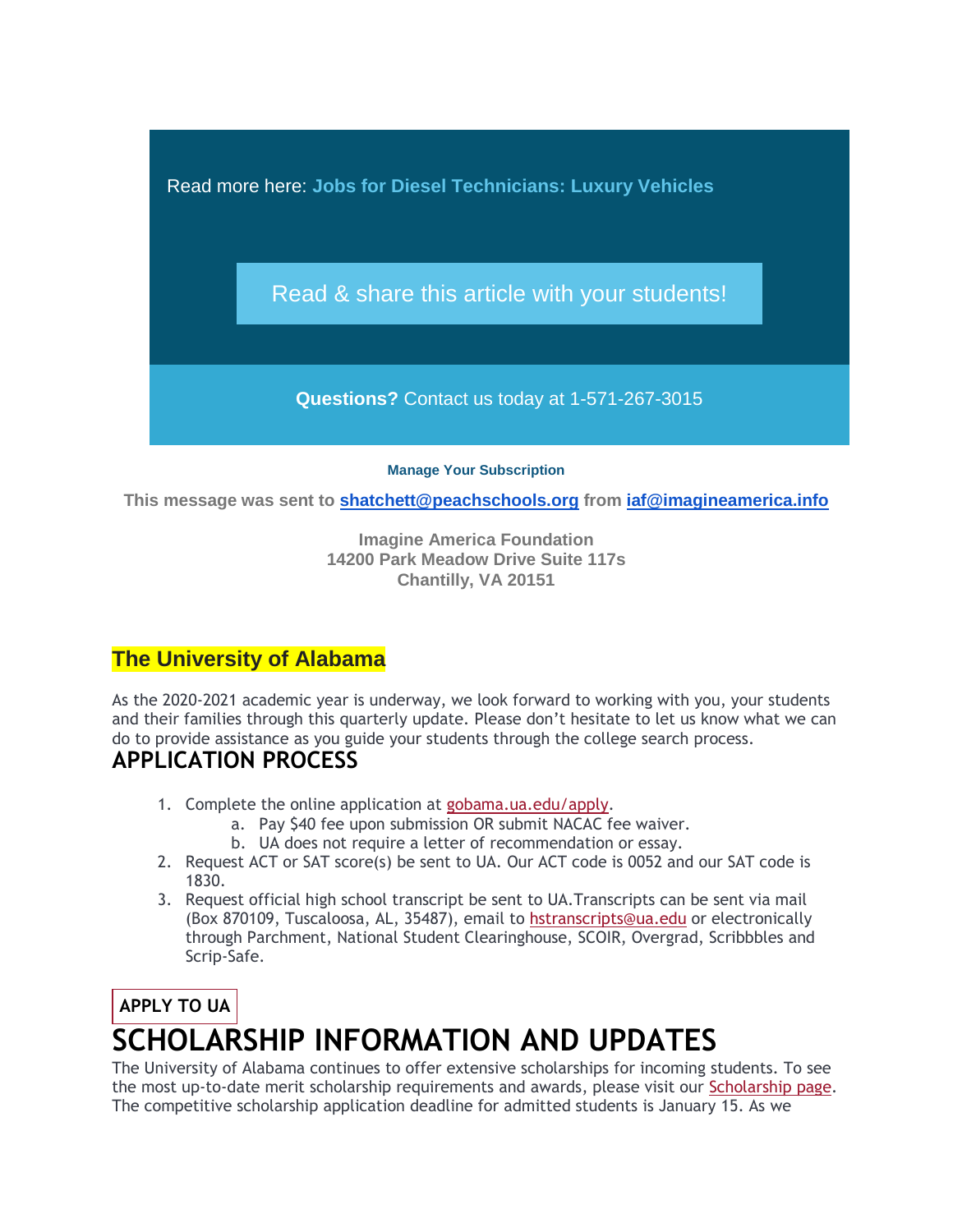monitor students' ability to take the ACT or SAT, we will announce any updates or changes to scholarships.

**In-State [Scholarships](https://mx.technolutions.net/ss/c/aIkJw0Q_mHk9oe6EO2AZMGYBrpxZ53mTbq-HqAToiFrVGZheU2k6B5BdxcoLzrka-CmJ-CB-DvjOXTUcEB-iMG1VUqAwO4yVFskvwx0g2Z7HW4F1s6MA8jdw8pLj7FR87hUrsAjhydjB1Tgcif1CXbEDQtl-3Qw2SF9cnOakyQyWr-LPSODMYwhd-ZohNdE6LP4Jylo83J9GykyEkOcTJ61FCh2dbh9oggoY6wIa7k0/35k/7T9PKzcfQUWMHCsiXwLPdQ/h6/1r8i9AAuihUgjxsLrLOn8CCHR5YAZs4YjMyvAic-HoM) (including Alabama Advantage)**

**Out-of-State [Scholarships](https://mx.technolutions.net/ss/c/aIkJw0Q_mHk9oe6EO2AZMGYBrpxZ53mTbq-HqAToiFr_fxAhlS7yWLFZAmj6WNhbEpDZFxU-YE-IbzEy8RuqWLeodH-tOlhmdO2DaZ0bpnTicsufVZtCyMjF22ahcRD9mmLm2zlN3UU_OW91JauP6SWCgRG9D6cn6EE-O-gJUugq8dtCT_ozNTc9BwjKdWPvdv8FxCejTTSPT4CJOBS00iZiVyP9jN0bFpjzpJdKPbc/35k/7T9PKzcfQUWMHCsiXwLPdQ/h7/dN7zAuHWxCjPMJ7twznxOneniwOE-qKyCb2xkOqphtU)**

**Copyright © 2020 The University of Alabama Office of Undergraduate Admissions & Scholarships Box 870132, Tuscaloosa, Alabama, 35487-0132**

**~~~~~~~~~~~~~~~~~~~~~**



## **The Heisman Trophy Trust teams up with Acceptance Insurance to present the Heisman High School Scholarship.**

#### **Encourage your senior scholar-athletes to apply for the Heisman High School Scholarship. The 2020 application is now open.**

The Heisman Trophy Trust and Acceptance Insurance, a leading provider of personal automobile insurance and other related products, today announced a new partnership between the two organizations to recognize high school studentathletes throughout the country for their academic and athletic achievements as well as their community service. As part of the partnership, Acceptance Insurance will serve as the presenting sponsor of the Heisman High School Scholarship program. **To learn more, read the full press release.**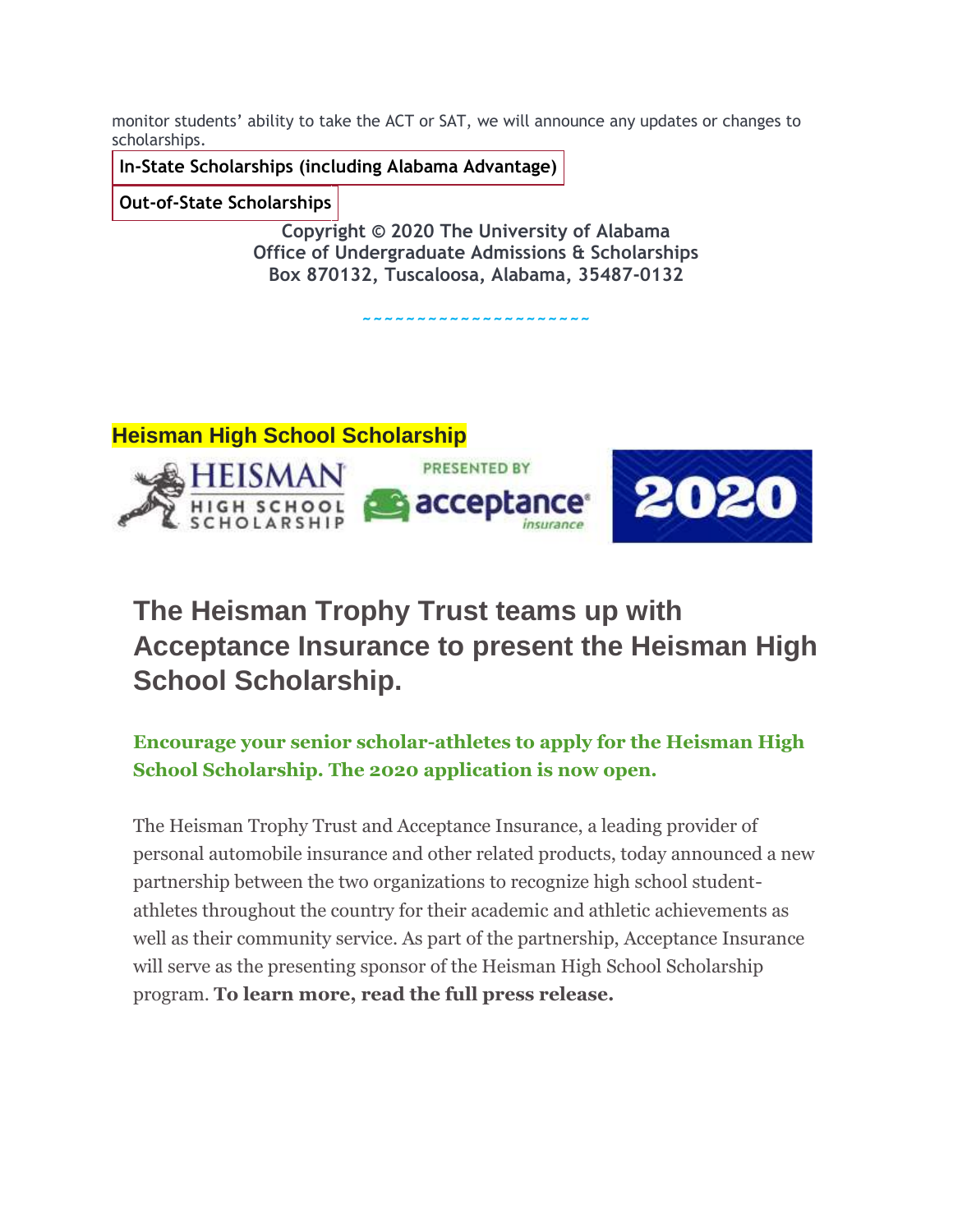## [Read Full Press Release](https://heismanscholarship.us8.list-manage.com/track/click?u=e1576373df2cf1a8b2733dadb&id=aa45c6762d&e=0a825123d8)



My name is Brandi Merritt and I am a Recruiter with South Georgia State College. I am your person of contact for any questions or concerns that you may have this year concerning SGSC. I know things look a little different for the start of this school year, but I want to let you know, that South Georgia State College is here to assist you and the students of your school in any way possible! Whether it be [socially distant on-campus tours](http://www.sgsc.edu/becoming-a-hawk/schedule-a-visit.cms) of the Douglas or Waycross campus, socially distant or virtual application workshops, and by connecting with us on the virtual PROBE College Fairs this fall.

Also, we have a [virtual view book](https://issuu.com/sgschawks/docs/viewbook-2020-review) of the school that you and the students can view! I hope this helps to answer some questions that may come up about SGSC. However, like I said, I would be more than happy to answer any and all questions!

We are excited to have Peach County High School students here at SGSC and invite them to contact me directly for a virtual meeting to answer admissions questions by clicking the link in my signature.

I look forward to hearing from you and the Peach County High School students this year!

Sincerely,

Brandi Merritt Admissions Recruiter South Georgia State College 100 West College Park Dr. Douglas, GA 31533 [brandi.merritt@sgsc.edu](mailto:Barbara.obrentz@sgsc.edu) 912-260-4208 (O) 912-850-0890 (C)

Have questions? Schedule a virtual appointment [here](https://outlook.office365.com/owa/calendar/SouthGeorgiaStateCollege5@sgsc.edu/bookings/)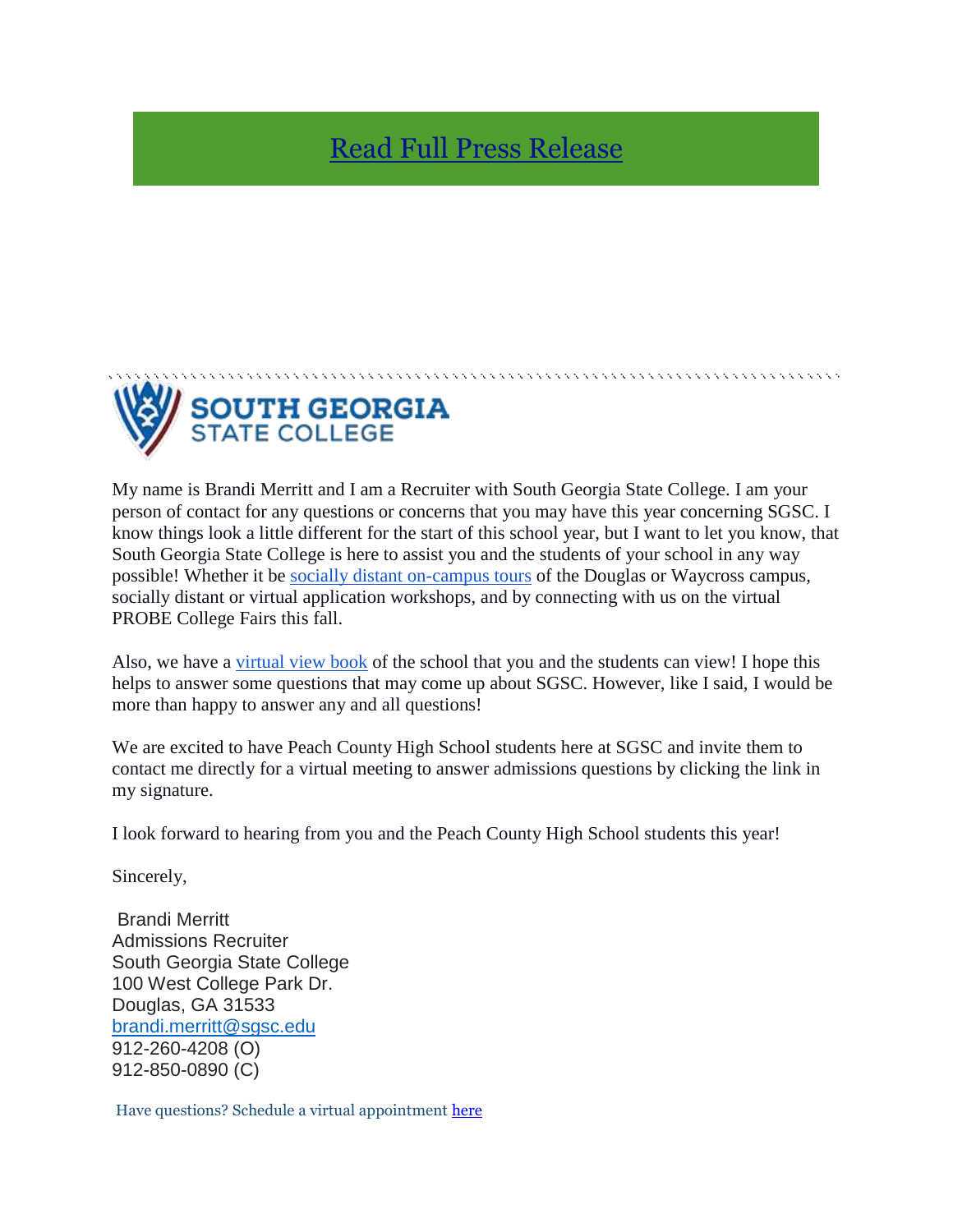#### **Winthrop University**





**Students can now apply TEST OPTIONAL to Winthrop University!** That means that instead of submitting SAT/ACT test scores, they can upload a short-answer essay instead. So, let's get to it! All we need is:

- Completed application
- Short-answer essay
- Transcripts
- \$50 application fee (*FREE* until November 1!)

We're looking forward to receiving your student's applications, Sherry!

- The Admissions Team

#### **Winthrop University**

Office of Admissions Joynes Hall Rock Hill, SC 29733

[803/323-2191](tel:803-323-2191) [admissions@winthrop.edu](mailto:admissions@winthrop.edu) [www.winthrop.edu/admissions](https://mx.technolutions.net/ss/c/XXc6adqa997Wg7dFYCT9VnSW9j9WTl0VPPRAGIqkfiS2T4LFzwDM7bW4h3tTkjAJ/35k/V3Ylvqw1QGialLftzzSldw/h2/khv7gy2C4z9bgkta9a9tWzCNbUf1zyQEQq9ymHwrqDw)

~~~~~~~~~~~~~~~~~~~~~~~~~~~~~~~~~~~~~~~~~~~~~~~~~~~~~~~~~~~~~~~~~~

Greetings!

High-achieving students come to you for guidance on big decisions. Make sure your college-bound seniors don't miss out on the chance to apply for Georgia State University's most prestigious and valuable academic award—**[The Presidential](https://mx.technolutions.net/ss/c/bRQud4jh4vmKXkMQSAzkecrcncW_6afz9Cx0x-K1HQt57z7_Vb32bFeUztsI-p2ynbUersdZm6tIdF7n72IQZQ/34u/FLU3nW1zQ9im7Sugk1voaQ/h1/w3lQnFJ_iRfUxqkMqEMsrQtp3zdXLVzuPuRw5z06rLA)  [Scholarship](https://mx.technolutions.net/ss/c/bRQud4jh4vmKXkMQSAzkecrcncW_6afz9Cx0x-K1HQt57z7_Vb32bFeUztsI-p2ynbUersdZm6tIdF7n72IQZQ/34u/FLU3nW1zQ9im7Sugk1voaQ/h1/w3lQnFJ_iRfUxqkMqEMsrQtp3zdXLVzuPuRw5z06rLA)**.

Our Presidential Scholarship program recognizes incoming first-year students who were leaders in their high schools and offers them the support and experiences that will set them up to be leaders in their careers and communities. The scholarship is valued at **up to \$28,000 per year** (depending on in/out-of-state student status and participation in our student assistantship program).

Presidential Scholars receive the following benefits for eight semesters:

Cost of tuition, housing and mandatory student fees